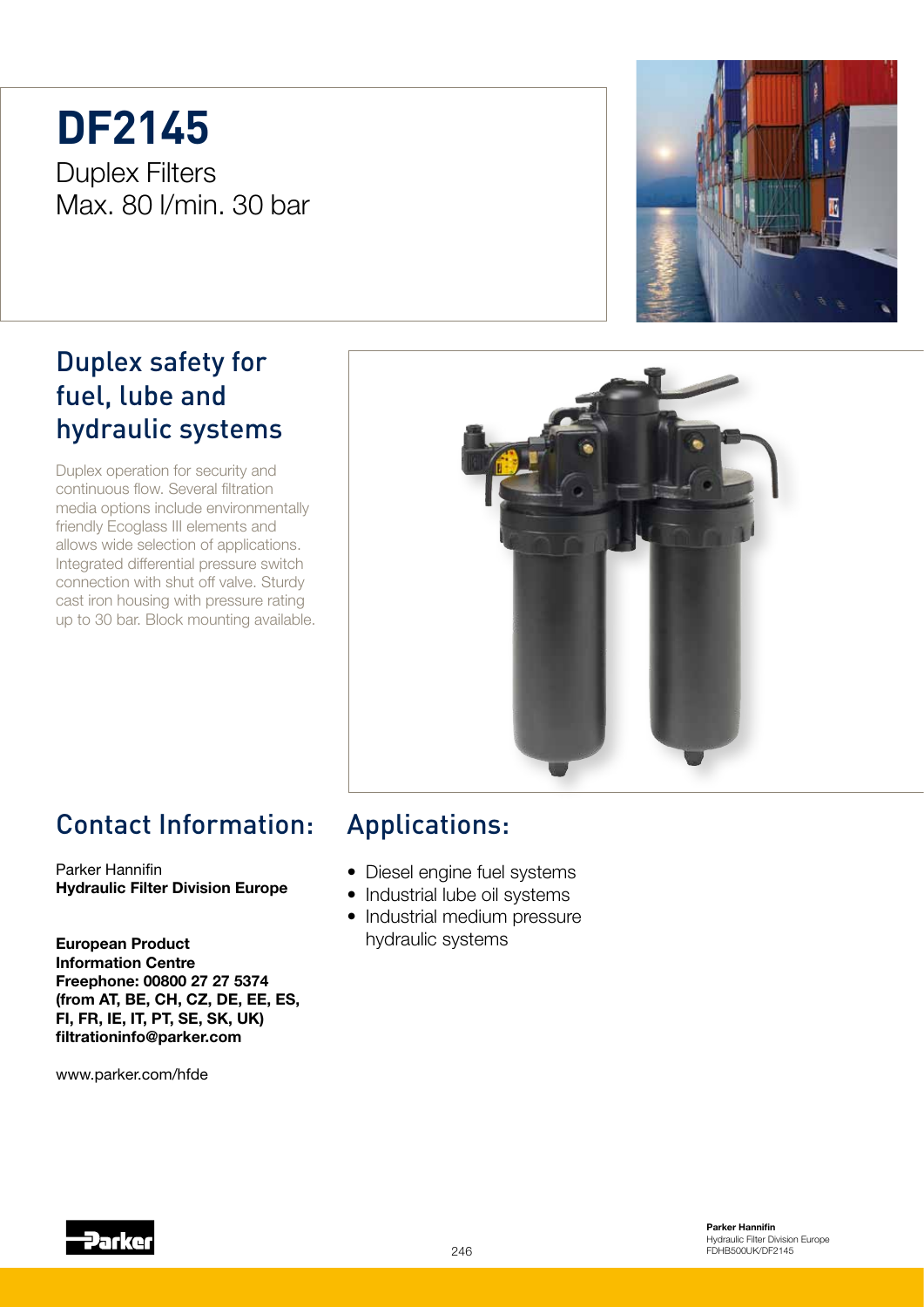#### **Specification**

#### **Duplex filter:**

Change-over valve with open center position. Handle locking device for both end positions. Vent valves with secured outlets on both sides. Integrated indicator port with test connections.

## **Maximum operating pressure:**

30 bar

#### **Connections:**

Two sets of threads G¾ or M26 x 1.5. Connections on flange are plugged with steel plug.

#### **Seal material:**

Fluoroelastomer

#### **Operating temperature:**

-20°C...+120°C with Fluoroelastomer seals, -20°C...+160°C with metal meash elements and Fluoroelastomer seals.

#### **Housing material:**

Cast iron (GJS)

#### **Weight:**

15 kg

#### **Nominal flow rate (30 cSt):**

80 l/min (4,8 m<sup>3</sup>/h)

#### **Bypass valve:**

Standard without bypass, optional opening pressure 3.5 bar

#### **Filtration materials:**

- Glassfibre Microglass III
- Environmentally friendly Ecoglass III. No metal parts. Ecoglass III contributes to ISO14001.
- Cleanable metall mesh
- Resin impregnated fine cellulose paper 10 µm nominal

#### **Differential pressure indicators:**

Integrated indicator port. Filter can be equipped with visual, electrical or electronic differential pressure indicator. Setting 2.5 bar, other settings available. For details see indicator options table on product description page and catalogue section 4. **Fluid compatibility:**

Suitable for use with regular hydraulic and lubrication oils & light fuel oils (diesel). For heavy fuel oil applications, please specify option P2 (see table 8 in product description) which ensures that filters are delivered with documentation according PED 97/23/ EC category II. For other fluids consult Parker Filtration.





Parker Hannifin Hydraulic Filter Division Europe FDHB500UK/DF2145

289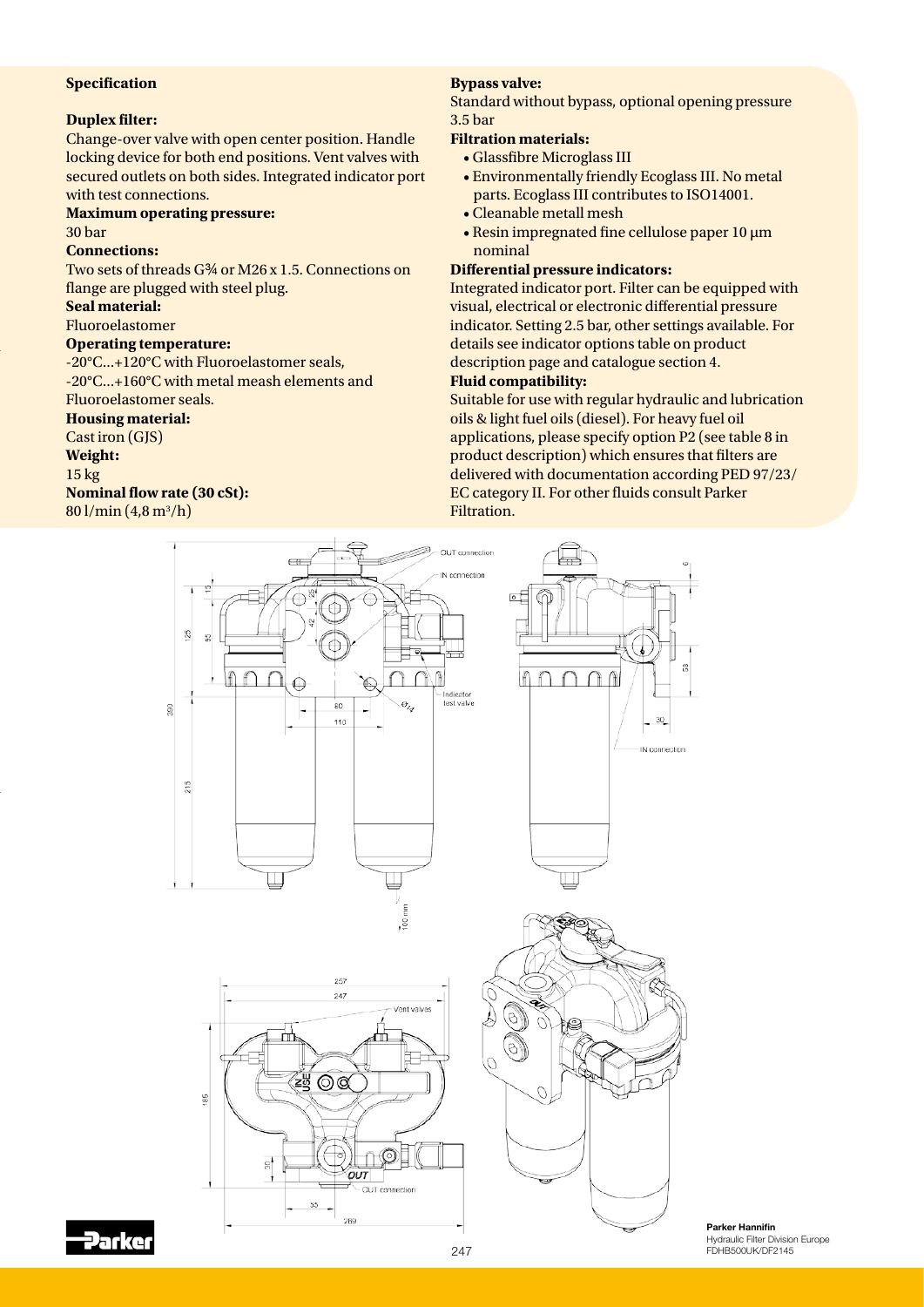# **DF2145** Pressure Drop Curves

## $\Delta p_{total} = \Delta p_{housing} + \Delta p_{element}$

The recommended level of the initial pressure drop for this filter is maximum 1.0 bar.

∆ p-curves are measured at 30 cSt.

If the medium used has a viscosity different from 30 cSt, pressure drop over the element can be estimated as follows:  $\Delta p = \Delta p$ ,  $\Delta p$   $\times$  working viscosity

$$
\Delta p_{\text{total}} = \Delta p_{\text{housing}} + \Delta p_{\text{element}} \times \frac{\text{working viscous}}{30 \text{ cSt}}
$$



| <b>REPLACEMENT ELEMENTS WITH FLUOROELASTOMER SEALS</b> |                       |                     |
|--------------------------------------------------------|-----------------------|---------------------|
| Media code                                             | Order code            |                     |
| <b>Glassfibre</b>                                      | <b>Microglass III</b> | <b>Ecoglass III</b> |
| 05Q/05QE                                               | 939011Q               | 939014Q             |
| 10Q/10QE                                               | 939012Q               | 939015Q             |
| 20Q/20QE                                               | 939013Q               | 939016Q             |
| <b>Cellulose (Eco)</b>                                 |                       |                     |
| <b>NE10</b>                                            | 939017                |                     |
| <b>Cleanable metal mesh</b>                            |                       |                     |
| 035W                                                   | 939018                |                     |
| 060W                                                   | 939019                |                     |
|                                                        |                       |                     |

**Parker** 

 $248$   $\blacksquare$   $\blacksquare$   $\blacksquare$   $\blacksquare$   $\blacksquare$   $\blacksquare$   $\blacksquare$   $\blacksquare$   $\blacksquare$   $\blacksquare$   $\blacksquare$   $\blacksquare$   $\blacksquare$   $\blacksquare$   $\blacksquare$   $\blacksquare$   $\blacksquare$   $\blacksquare$   $\blacksquare$   $\blacksquare$   $\blacksquare$   $\blacksquare$   $\blacksquare$   $\blacksquare$   $\blacksquare$   $\blacksquare$   $\blacksquare$   $\blacksquare$   $\blacksquare$   $\blacksquare$   $\blacksquare$ Parker Hannifin Hydraulic Filter Division Europe FDHB500UK/DF2145